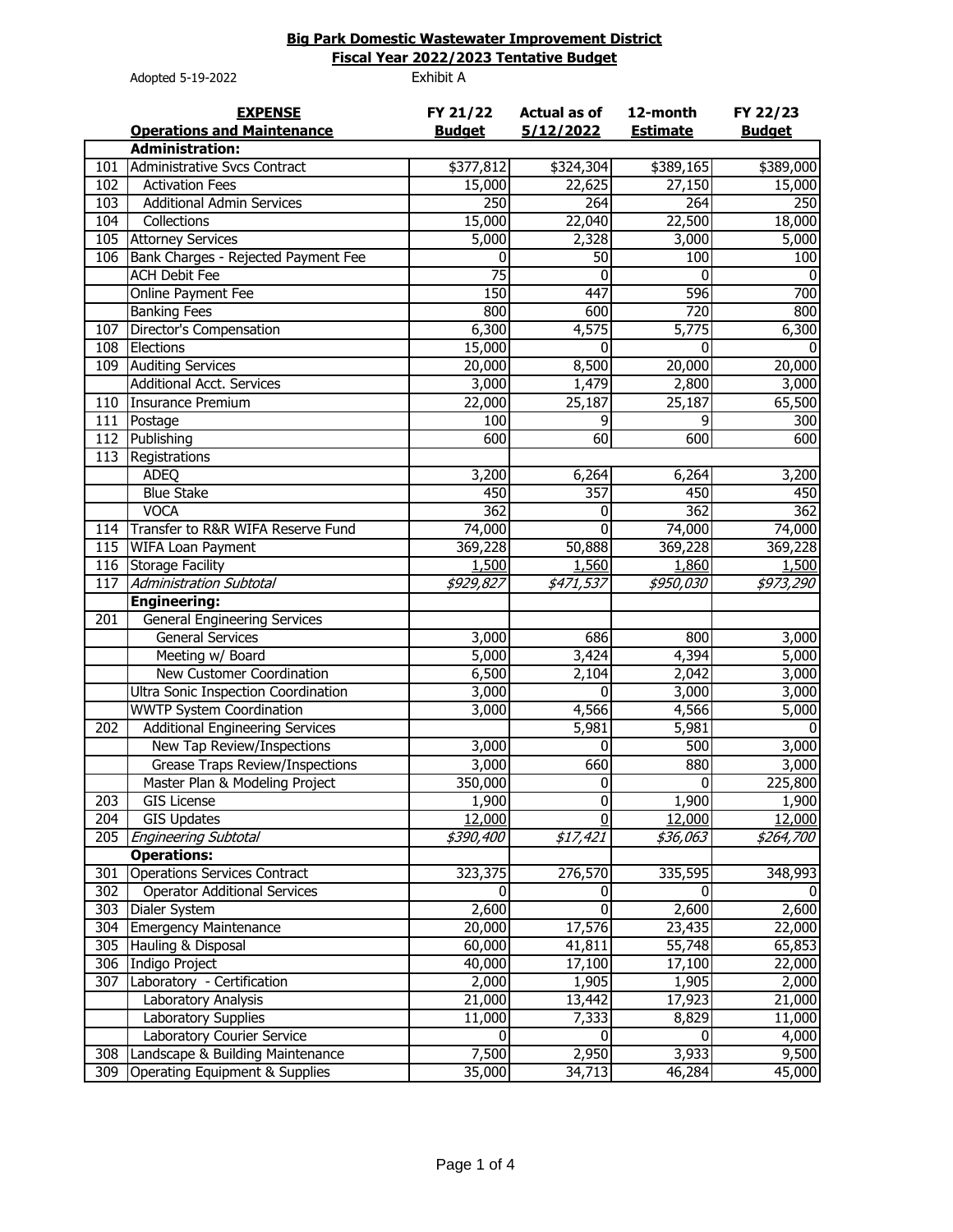| <b>Big Park Domestic Wastewater Improvement District</b> |
|----------------------------------------------------------|
| Fiscal Year 2022/2023 Tentative Budget                   |

| 310 |                                      |             |             |             |             |
|-----|--------------------------------------|-------------|-------------|-------------|-------------|
| 311 | System Maint - see project list      |             |             |             |             |
|     | <b>Ultrasonic Inspection Service</b> | 120,000     | 0           | 0           | 105,000     |
|     | Dust, Flush & Video Lines            | 0           | $\Omega$    | 0           | 25,000      |
|     | Generator Maintenance                | 5,500       | 4,595       | 4,595       | 6,500       |
|     | <b>Bio Cube Media</b>                | 22,770      | O           | 22,770      | 25,000      |
|     | <b>Headworks Maintenance</b>         | 14,000      | 3,925       | 14,000      | 15,400      |
|     | <b>UV Components</b>                 | 50,000      | O           |             | 25,000      |
|     | <b>Compressor Service</b>            | 4,336       | 2,281       | 4,336       | 4,336       |
|     | <b>Belt Press Components</b>         | 20,000      | 43,242      | 43,242      | 50,000      |
|     | Biolac Difusers R&R and Clean        | 25,000      | 1,729       | 25,000      | 27,500      |
|     | Clean and Swap FEQ tanks             | 15,000      | 4,586       | 15,000      | 17,500      |
|     | Reuse Pump Panel Upgrade             | 0           | 146         | 146         |             |
|     | <b>Blower Spare</b>                  | 8,000       | 0           | 8,000       | 12,000      |
|     | <b>Fire Suppression</b>              | 1,500       | 2,094       | 3,500       | 195,000     |
|     | Manhole/Wash Erosion Repair          | 0           | 0           | 25,000      | 100,000     |
| 312 | Electric                             |             |             |             |             |
|     | <b>Treatment Plant</b>               | 85,000      | 59,545      | 79,393      | 91,473      |
|     | $LS$ #8                              | 8,500       | 6,014       | 8,019       | 9,052       |
|     | LS $#10$                             | 3,300       | 2,376       | 3,168       | 3,798       |
| 313 | Telephone                            | 1,900       | 724         | 724         | 11          |
| 314 | Water                                | 1,600       | 1,164       | 1,552       | 1,600       |
| 315 | Internet                             | 850         | 600         | 850         | 850         |
|     | UV Replacement                       | 0           | 0           | 0           | 856,135     |
|     | <b>Standby Mobile Generator</b>      | 0           | 0           | 0           | 65,000      |
|     | New Belt Press Unit                  | 0           | 0           | ŋ           | 1,000,000   |
| 316 | Contingency                          | 93,782      | 1,128       | 4,467       | 104,846     |
| 317 | <b>Operator Subtotal</b>             | \$1,003,513 | \$547,549   | \$777,114   | \$3,294,947 |
| 318 | subtotal                             | \$2,323,740 | \$1,036,507 | \$1,763,206 | \$4,532,937 |
| 319 | Transfer to O&M Reserve Fund         | 814,430     |             |             | 530,726     |
| 320 | <b>Total O&amp;M Expenses</b>        | \$3,165,170 | \$1,036,507 | \$1,763,206 | \$5,063,663 |

|     |                                    | FY 21/22      | <b>Actual as of</b> | 12-month        | FY 22/23      |
|-----|------------------------------------|---------------|---------------------|-----------------|---------------|
|     | <b>Capital Expense</b>             | <b>Budget</b> | 5/12/22             | <b>Estimate</b> | <b>Budget</b> |
| 401 | Emergency Cap. Fund                | \$86,122      | \$0                 | \$0             | \$327,165     |
| 402 | UltraViolet Replacement            | 560,000       |                     |                 |               |
|     | Sugarloaf Sewer Expansion          |               |                     |                 | 662,680       |
|     | Ridgeview Sewer Expansion          | 0             |                     |                 | 2,770,507     |
|     | Sundance Townhomes Sewer Expansion |               |                     |                 | 1,182,990     |
|     | Sewer Mainline Expansion           |               |                     |                 | 600,000       |
| 403 | Contingency                        |               | 7,876               | 7,876           |               |
| 404 | <b>Total Capital Expense</b>       | \$646,122     | \$7,876             | \$7,876         | \$5,543,342   |
|     |                                    |               |                     |                 |               |
| 405 | <b>Total Expense Budget</b>        | \$3,811,292   | \$1,044,383         | \$1,771,082     | \$10,607,005  |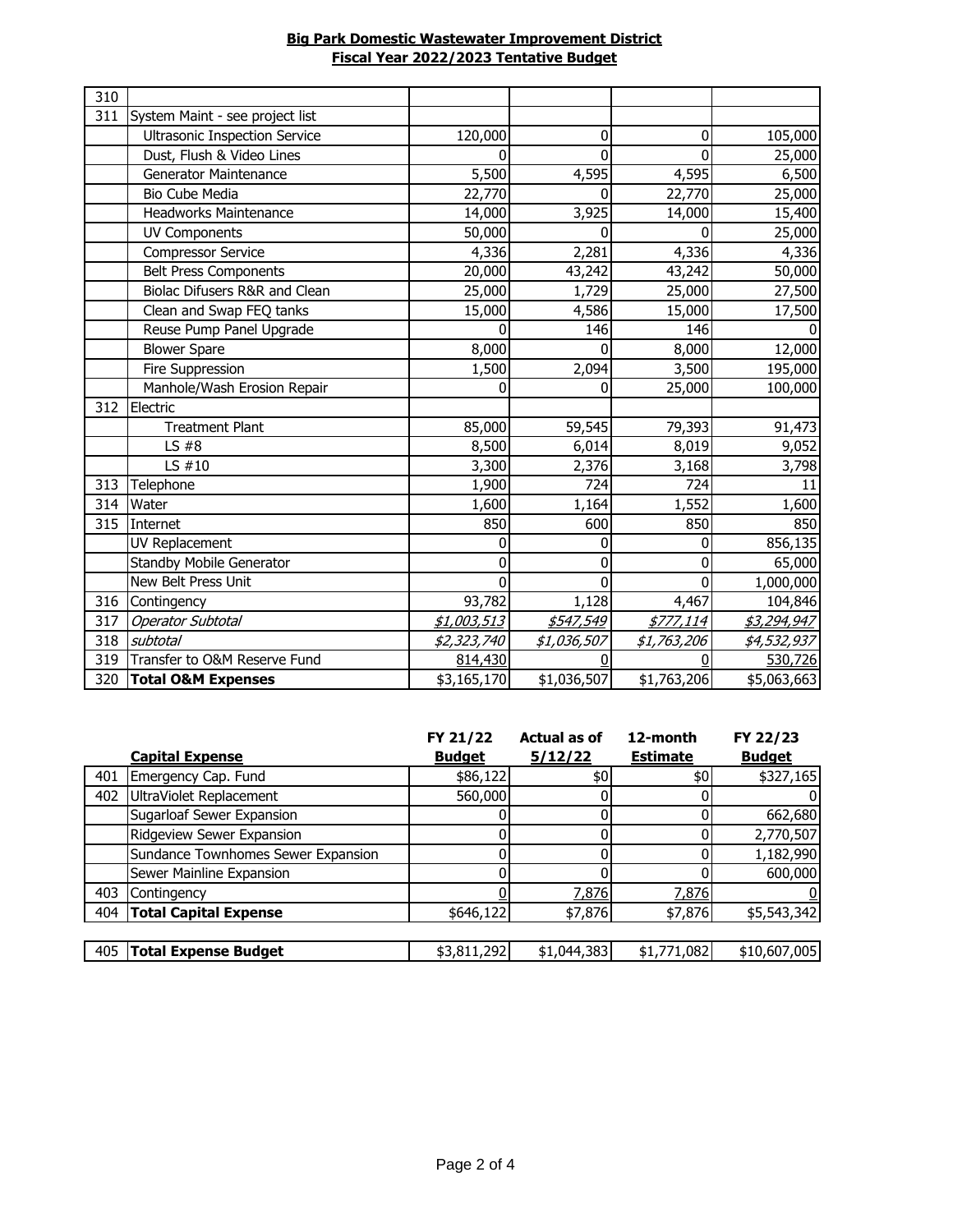|     | <b>REVENUE</b>                        | FY 21/22      | <b>Actual as of</b> | 12-month        | FY 22/23       |
|-----|---------------------------------------|---------------|---------------------|-----------------|----------------|
|     | <b>Operations and Maintenance</b>     | <b>Budget</b> | 5/12/2022           | <b>Estimate</b> | <b>Budget</b>  |
| 501 | <b>User Fees</b>                      | 1,769,040     | \$1,729,479         | \$1,757,494     | 1,757,494      |
| 502 | <b>Activation/Transfer Fee</b>        | 15,000        | 22,926              | 23,197          | 15,000         |
| 503 | Ad Valorem Tax                        | 0             |                     |                 | $\Omega$       |
| 504 | <b>Collection Fees</b>                | 15,000        | 21,091              | 22,500          | 18,000         |
| 505 | Permit Fees                           | 3,250         | 3,616               | 3,941           | 3,250          |
| 506 | Interest                              | 9,500         | 4,461               | 4,755           | 3,000          |
| 507 | Miscellaneous O&M Income              | 0             | 3,000               | 3,000           | $\Omega$       |
| 508 | Reuse Effluent Income - VOCA          | 40,000        | 31,935              | 41,047          | 40,000         |
|     | <b>Grant Funds</b>                    |               |                     |                 |                |
|     | UV Replacement                        | 0             | 0                   | 0               | 300,000        |
|     | Masterplan Update                     | 0             | 0                   | ŋ               | 205,280        |
|     | <b>Ultrasonic Inspection Services</b> | 0             | 0                   | 0               | 103,579        |
|     | Standby Mobile Generator              | 0             | <sup>0</sup>        |                 | 58,519         |
| 509 | Subtotal O&M Revenue                  | 1,851,790     | 1,816,508           | 1,855,934       | 2,504,122      |
| 510 | Transfer From R&R WIFA Fund           | 74,000        |                     | 74,000          | 74,000         |
| 511 | <b>Total O&amp;M Revenue</b>          | \$1,952,790   | \$1,816,508         | \$1,929,934     | \$2,578,122    |
|     |                                       |               |                     |                 |                |
|     | <b>Capital Revenue</b>                |               |                     |                 |                |
| 601 | Capacity Fees                         | \$23,200      | \$80,736            | \$86,536        | \$623,200      |
| 602 | Lateral Line Reimbursement            | 0             | 3,000               | 3,000           | $\overline{0}$ |
| 603 | Interest                              | 1,500         | 1,140               | 1,520           | 500            |
|     | <b>Grant Funds</b>                    |               |                     |                 |                |
|     | Sugarloaf Sewer Expansion             |               | 0                   | 0               | 602,280        |
|     | Ridgeview Sewer Expansion             |               | 0                   | 0               | 2,518,643      |
|     | Sundance Townhomes Sewer Expansion    |               | 0                   | N               | 1,075,446      |
| 604 | Miscellaneous                         | 0             | 0                   |                 |                |
| 605 | <b>Total Capital Revenue</b>          | \$24,700      | \$84,876            | \$91,056        | \$4,820,069    |

606 **Total Revenue** \$1,977,490 \$1,901,384 \$2,020,990 \$7,398,191

## **Big Park Domestic Wastewater Improvement District Fiscal Year 2022/2023 Tentative Budget**